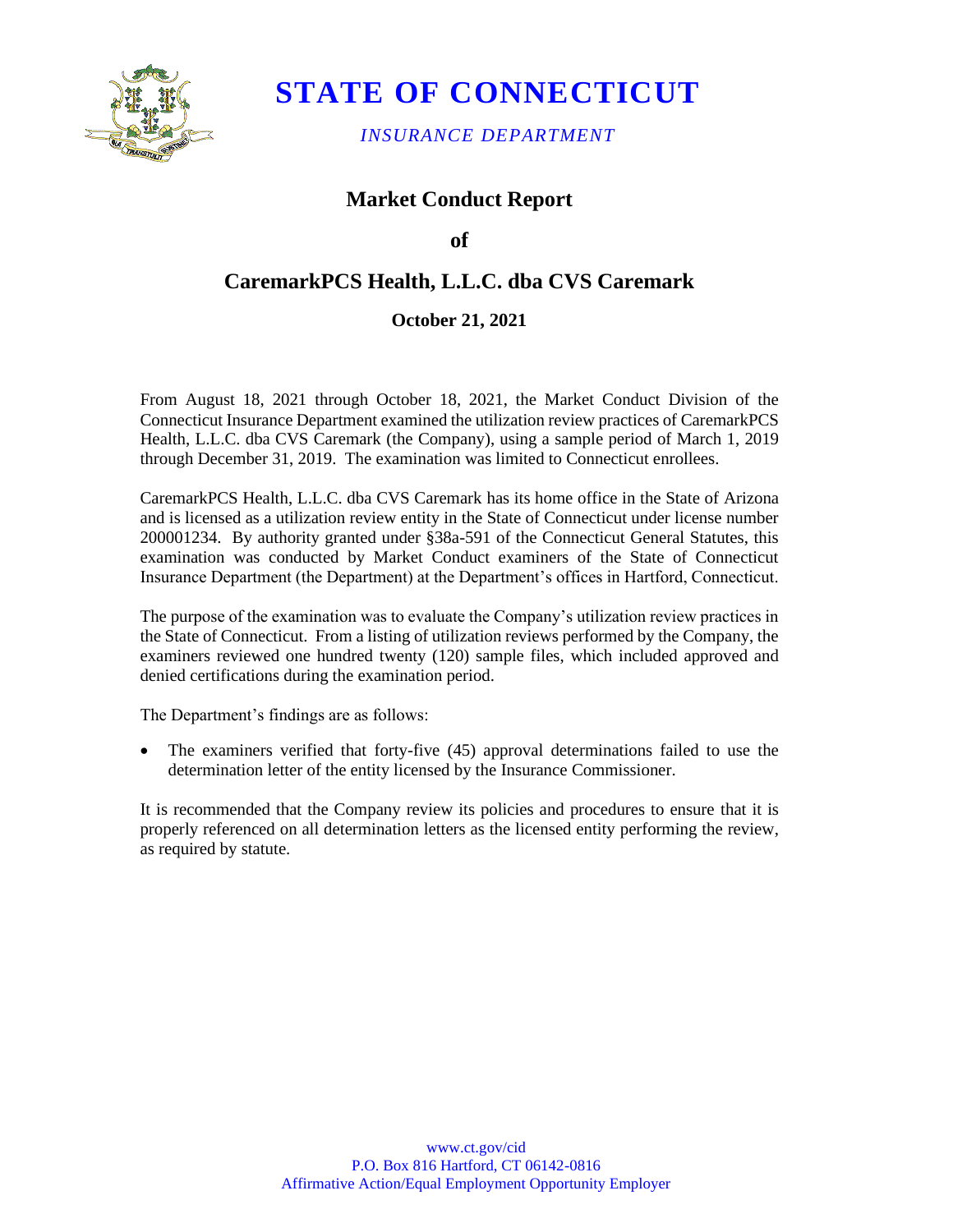

# **STATE OF CONNECTICUT**

*INSURANCE DEPARTMENT* 

--------------------------------------------------------------------x IN THE MATTER OF  $\qquad \qquad$ : DOCKET MC 21-97 CaremarkPCS Health, L.L.C. dba CVS Caremark --------------------------------------------------------------------x

#### STIPULATION AND CONSENT ORDER

It is hereby stipulated and agreed between CaremarkPCS Health, L.L.C. dba CVS Caremark and the State of Connecticut Insurance Department by and through Andrew N. Mais, Insurance Commissioner ("Insurance Commissioner") to wit:

I

WHEREAS, pursuant to a market conduct examination, the Insurance Commissioner alleges the following with respect to CaremarkPCS Health, L.L.C. dba CVS Caremark:

- 1. CaremarkPCS Health, L.L.C. dba CVS Caremark, hereinafter referred to as Respondent, is domiciled in the State of Arizona and is licensed to transact the business of a utilization review entity in the State of Connecticut under license number 200001234.
- 2. From August 18, 2021 through October 18, 2021, the Department conducted an examination of Respondent's utilization review practices in the State of Connecticut covering the period from March 1, 2019 through December 31, 2019.
- 3. During the period under examination, Respondent failed to establish practices and procedures to ensure compliance in all instances with statutory requirements for:
	- a. using a detennination letter of the entity licensed by the Insurance Commissioner.
- 4. The conduct as described above violates §38a-59lb and §38a-59ld of the Connecticut General Statutes, and §38a-59 l-7 of the Regulations of Connecticut State Agencies and constitutes cause for the imposition of a fine or other administrative penalty under §38a-59lk of the Connecticut General Statutes.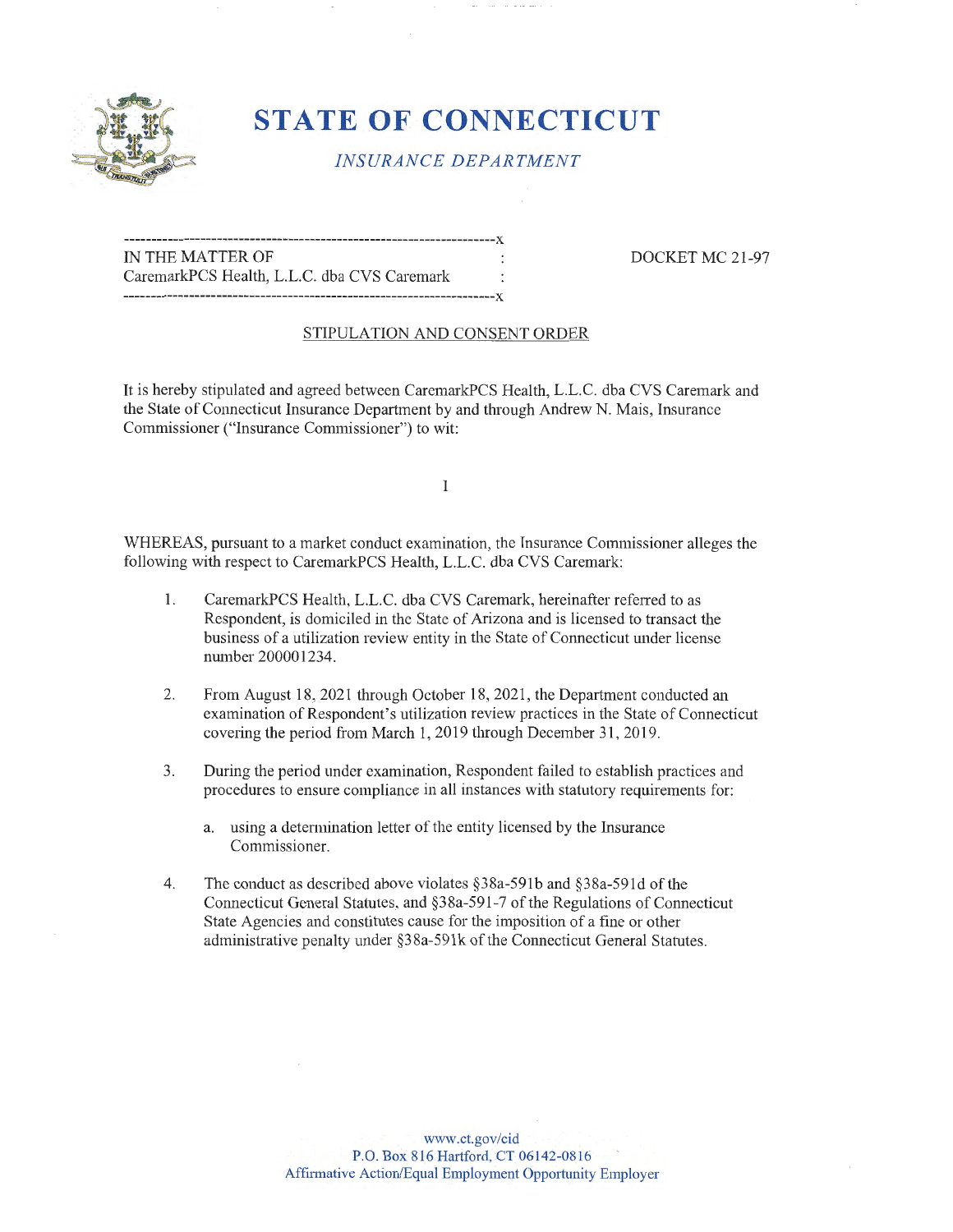- 1. WHEREAS, Respondent admits to the allegations contained in paragraphs three and four of Article I of this Stipulation; and
- 2. WHEREAS, Respondent agrees to review its utilization review practices and procedures identified as concerns during the market conduct examination, as described in the Examination of Utilization Review Practices Report and this Stipulation, and bring them into immediate compliance with Connecticut Statutes; and
- 3. WHEREAS, Respondent agrees to provide the Insurance Commissioner with a full report of finding and a summary of actions taken to comply with the requirements of paragraph two of this section within ninety (90) days of the date of this document; and
- 4. WHEREAS, Respondent, being desirous of terminating this proceeding without the necessity of a formal proceeding or further litigation, does consent to the making of this Final Order and voluntarily waives:
	- a. any right to a hearing; and
	- b. any requirement that the Insurance Commissioner's decision contain a statement of findings of fact and conclusion oflaw; and
	- c. any and all rights to object to or challenge before the Insurance Commissioner or in any judicial proceeding any aspect, provision or requirement of this Stipulation
- 5. WHEREAS, Respondent agrees to pay a fine in the amount of \$3,000.00 for the violations described herein.

NOW THEREFORE, upon the consent of the parties, it is hereby ordered and adjudged:

- 1. That the Insurance Commissioner has jurisdiction of the subject matter of this administrative proceeding.
- 2. That Respondent is fined the sum of Three Thousand Dollars (\$3,000.00) for the violations herein above described.

CAREMARKPCS HEALTH, L.L.C. dba CVS CAREMARK

 $\overline{\phantom{0}}$ 

(Representative of Utilization Review Entity)